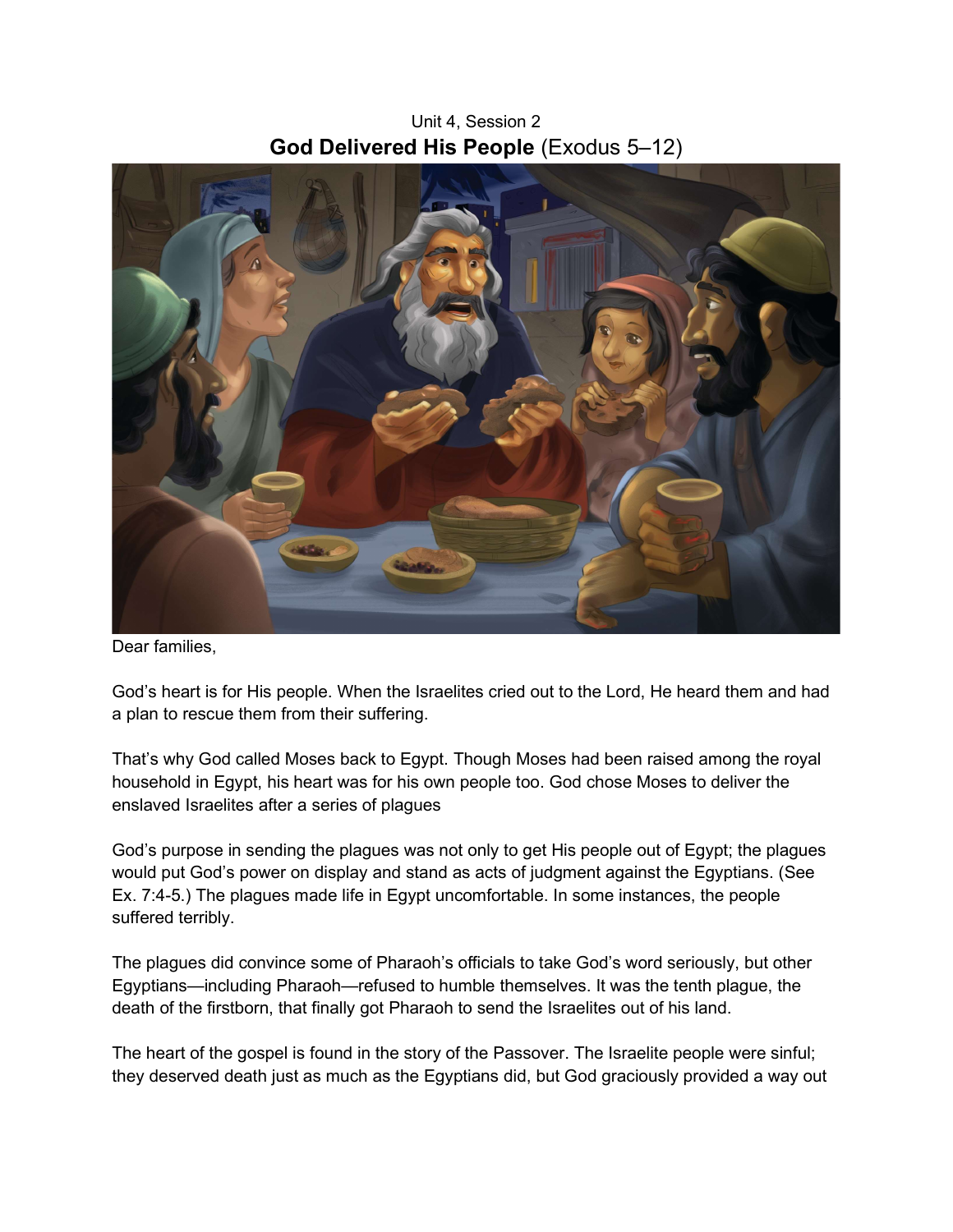to keep the promises He made to Adam and Eve in Genesis 3 and to Abraham in Genesis 12 and 15.

At the Passover, the Israelites killed a lamb instead. By marking their doorposts with the blood of a lamb, the Israelites were spared from the judgment and death they deserved.

God kept His promise to rescue His people from the power of the Egyptians. Each year, the Israelites remembered this miraculous event by observing the Passover festival.

Jesus never sinned, but He was crucified for our sins. We too are deserving of death, but the blood of Jesus—the Lamb of God—covers all who trust in Him and sets us free from sin and death.

God is faithful to keep His promises. He calls us to remember that Jesus has freed us from slavery to sin so we are free to live for His glory.

Check out The Gospel Project At Home for resources designed to help you lead a family worship experience as well as suggestions for morning and evening prayer times and family activities.

## FAMILY TALKING POINTS

## CHRIST CONNECTION

This is the big idea of how this week's Bible story points to Jesus.

- Babies & Toddlers: Jesus is the Lamb of God who takes away sin.
- Younger Preschool: God kept the Israelites safe. Everyone who trusts in Jesus is kept safe from the punishment for sin.
- Older Preschool: God kept the Israelites safe from punishment when they put the blood of a lamb over their doors. Jesus is the Lamb of God, who takes away the sin of the world. Jesus was punished for sin when He died on the cross, and everyone who trusts in Jesus is kept safe from the punishment for sin.
- Kids: By His grace, God spared the Israelites from judgment by requiring the blood of a lamb. Jesus is the Lamb of God, who takes away the sin of the world. His death was the ultimate sacrifice, and those who trust in Jesus are under His saving blood and will be passed over in the final judgment.

## BIG PICTURE QUESTION & ANSWER

This is an important biblical truth that your child will encounter each week of this unit.

- Younger Preschool: Does God keep His promises? Yes, God always keeps His promises.
- Older Preschool: Does God keep His promises? Yes, God always keeps His promises.